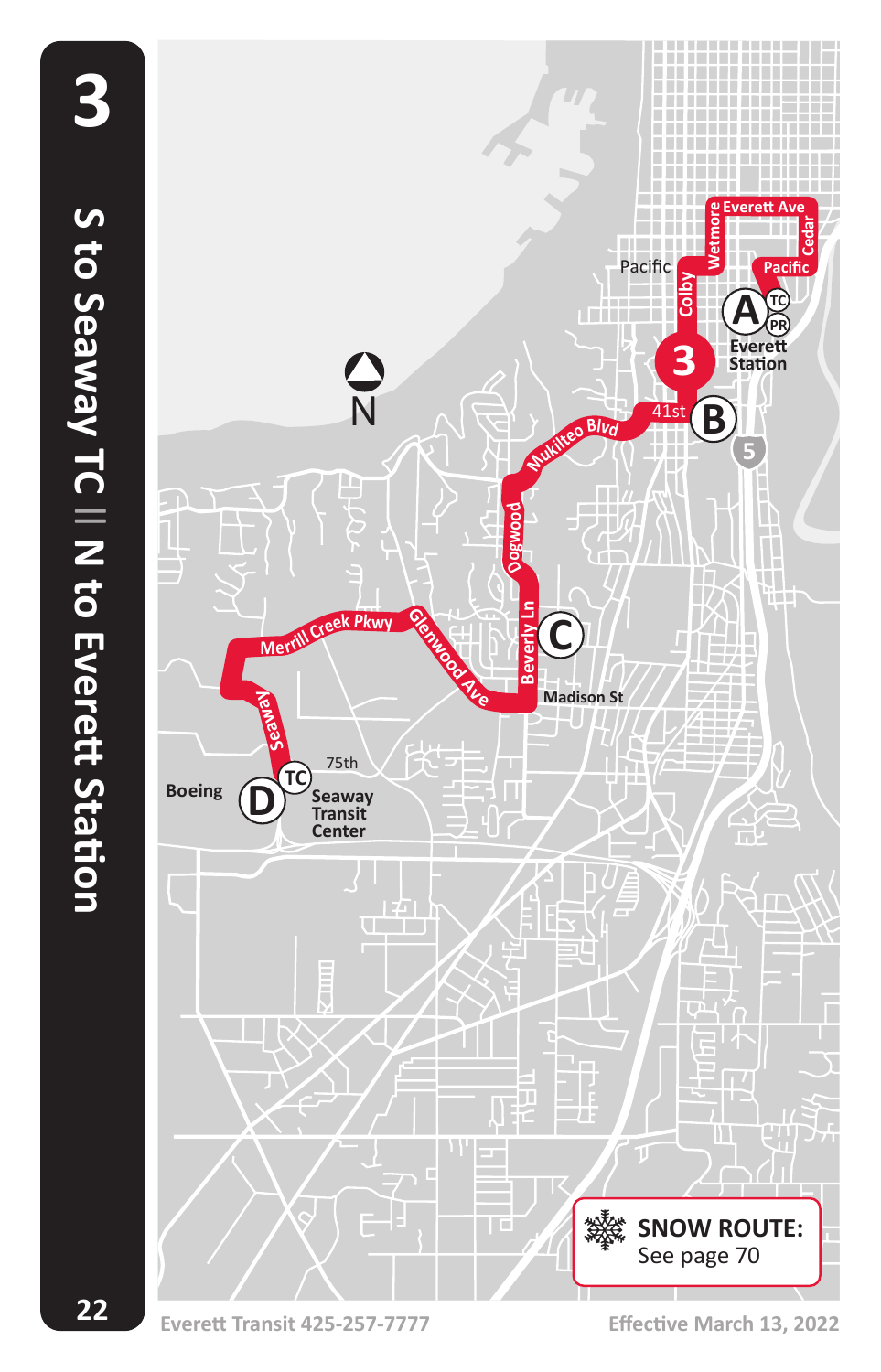# **Monday – Friday 3**

### **SOUTH TO SEAWAY TC**

|                                  | B                     |                                   | D                               |
|----------------------------------|-----------------------|-----------------------------------|---------------------------------|
| <b>Everett Station</b><br>Bay D4 | 41st<br><b>Rucker</b> | <b>Beverly Ln</b><br><b>Pecks</b> | Seaway<br><b>Transit Center</b> |
| 2441                             | 1545                  | 3500                              |                                 |
| 5:00                             | 5:11                  | 5:17                              | 5:29                            |
| 5:45                             | 5:56                  | 6:02                              | 6:14                            |
| 6:35                             | 6:46                  | 6:52                              | 7:04                            |
| 7:15                             | 7:26                  | 7:32                              | 7:44                            |
| 8:00                             | 8:10                  | 8:16                              | 8:28                            |
| 8:45                             | 8:55                  | 9:01                              | 9:13                            |
| 9:30                             | 9:40                  | 9:46                              | 9:58                            |
| 10:15                            | 10:26                 | 10:32                             | 10:44                           |
| 11:00                            | 11:12                 | 11:18                             | 11:30                           |
| 11:45                            | 11:57                 | 12:03                             | 12:15                           |
| 12:30                            | 12:42                 | 12:48                             | 1:00                            |
| 1:10                             | 1:22                  | 1:28                              | 1:40                            |
| 2:00                             | 2:12                  | 2:19                              | 2:31                            |
| 2:45                             | 2:57                  | 3:04                              | 3:16                            |
| 3:30                             | 3:42                  | 3:49                              | 4:01                            |
| 4:15                             | 4:27                  | 4:33                              | 4:45                            |
| 5:00                             | 5:12                  | 5:18                              | 5:30                            |
| 5:45                             | 5:57                  | 6:03                              | 6:15                            |
| 6:30                             | 6:41                  | 6:47                              | 6:59                            |
| 7:15                             | 7:26                  | 7:32                              | 7:44                            |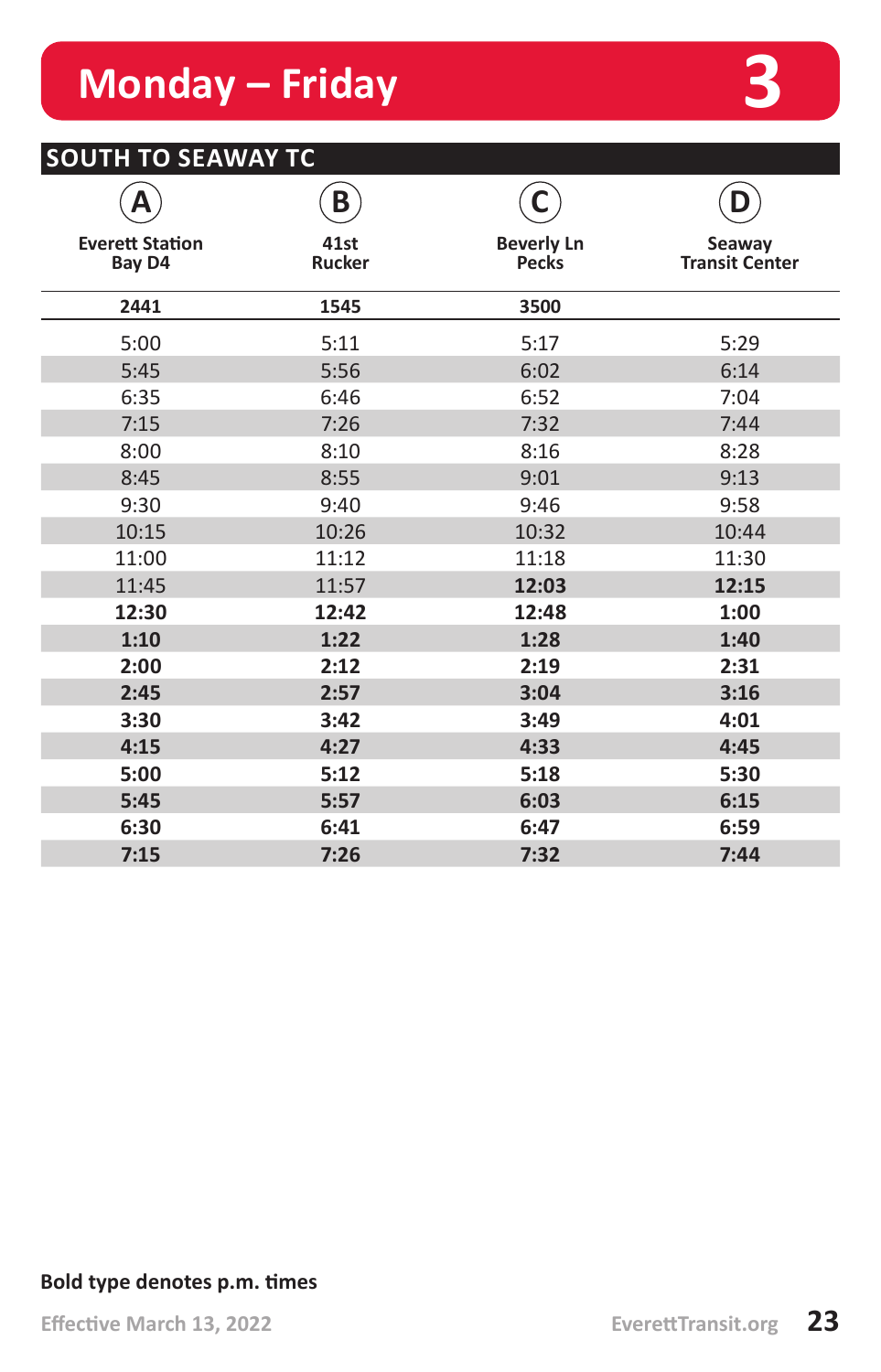## **3 Monday – Friday**

| <b>NORTH TO EVERETT STATION</b>              |                                   |                       |                           |  |
|----------------------------------------------|-----------------------------------|-----------------------|---------------------------|--|
| D                                            | С                                 | B                     | Α                         |  |
| <b>Seaway Transit</b><br><b>Center Bay 9</b> | <b>Beverly Ln</b><br><b>Pecks</b> | 41st<br><b>Rucker</b> | Everett<br><b>Station</b> |  |
| 3189                                         | 3505                              | 3020                  |                           |  |
| 5:35                                         | 5:44                              | 5:49                  | 6:03                      |  |
| 6:20                                         | 6:29                              | 6:35                  | 6:49                      |  |
| 7:10                                         | 7:19                              | 7:25                  | 7:39                      |  |
| 7:50                                         | 7:59                              | 8:05                  | 8:19                      |  |
| 8:30                                         | 8:39                              | 8:45                  | 8:59                      |  |
| 9:20                                         | 9:29                              | 9:35                  | 9:49                      |  |
| 10:05                                        | 10:13                             | 10:19                 | 10:35                     |  |
| 10:50                                        | 10:58                             | 11:04                 | 11:19                     |  |
| 11:35                                        | 11:43                             | 11:49                 | 12:03                     |  |
| 12:20                                        | 12:28                             | 12:34                 | 12:48                     |  |
| 1:05                                         | 1:13                              | 1:19                  | 1:35                      |  |
| 1:45                                         | 1:53                              | 1:59                  | 2:15                      |  |
| 2:35                                         | 2:44                              | 2:50                  | 3:06                      |  |
| 3:20                                         | 3:29                              | 3:35                  | 3:51                      |  |
| 4:05                                         | 4:14                              | 4:20                  | 4:37                      |  |
| 4:50                                         | 4:59                              | 5:05                  | 5:22                      |  |
| 5:35                                         | 5:43                              | 5:49                  | 6:06                      |  |
| 6:20                                         | 6:28                              | 6:33                  | 6:47                      |  |
| 7:05                                         | 7:13                              | 7:18                  | 7:32                      |  |
| 7:55                                         | 8:03                              | 8:08                  | 8:18                      |  |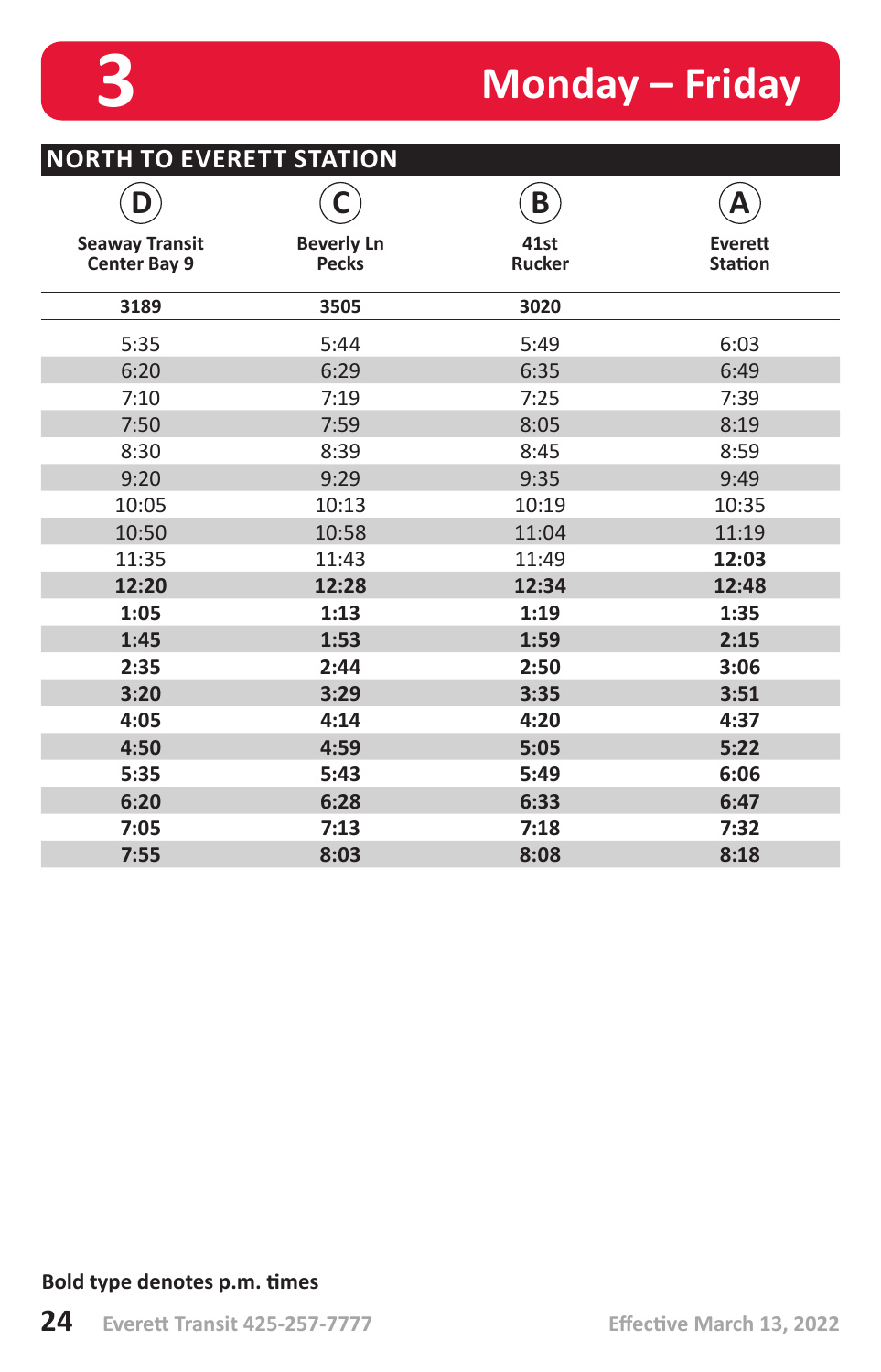## **Saturday 3**

## **SOUTH TO SEAWAY TC**

|                                  | B              |                                   | D                               |
|----------------------------------|----------------|-----------------------------------|---------------------------------|
| <b>Everett Station</b><br>Bay D4 | 41st<br>Rucker | <b>Beverly Ln</b><br><b>Pecks</b> | Seaway<br><b>Transit Center</b> |
| 2441                             | 1545           | 3500                              |                                 |
| 8:00                             | 8:10           | 8:16                              | 8:26                            |
| 8:45                             | 8:55           | 9:01                              | 9:11                            |
| 9:30                             | 9:40           | 9:46                              | 9:56                            |
| 10:15                            | 10:26          | 10:32                             | 10:42                           |
| 11:00                            | 11:12          | 11:18                             | 11:28                           |
| 11:45                            | 11:57          | 12:03                             | 12:13                           |
| 12:30                            | 12:42          | 12:48                             | 12:58                           |
| 1:15                             | 1:27           | 1:33                              | 1:43                            |
| 2:00                             | 2:12           | 2:18                              | 2:28                            |
| 2:45                             | 2:57           | 3:03                              | 3:13                            |
| 3:30                             | 3:42           | 3:48                              | 3:58                            |
| 4:15                             | 4:27           | 4:33                              | 4:43                            |
| 5:00                             | 5:12           | 5:18                              | 5:28                            |
| 5:45                             | 5:57           | 6:03                              | 6:13                            |
| 6:30                             | 6:41           | 6:47                              | 6:57                            |
| 7:15                             | 7:26           | 7:32                              | 7:42                            |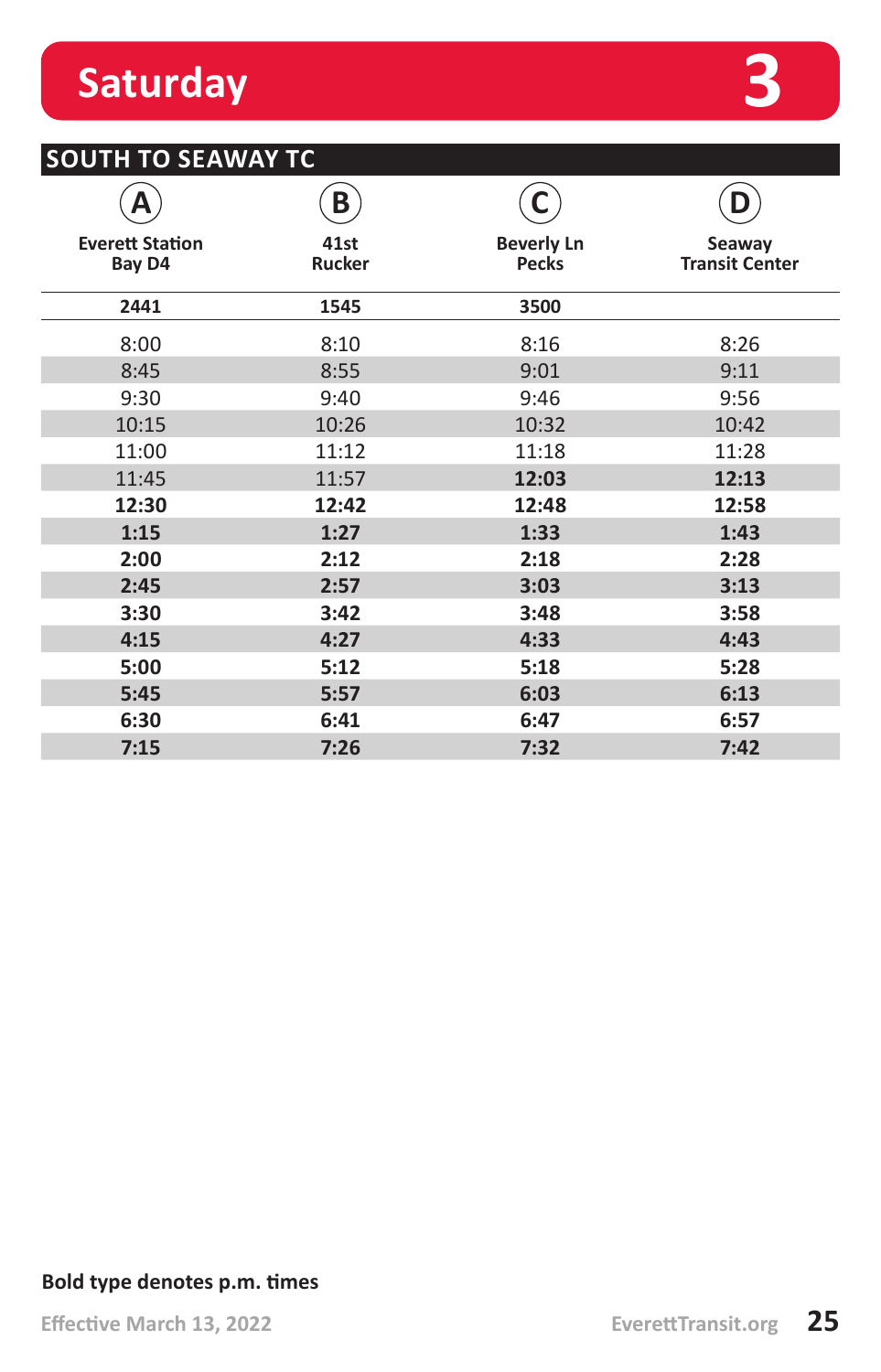# **3 Saturday**

|                                              | С                                 | B              | А                         |
|----------------------------------------------|-----------------------------------|----------------|---------------------------|
| <b>Seaway Transit</b><br><b>Center Bay 9</b> | <b>Beverly Ln</b><br><b>Pecks</b> | 41st<br>Rucker | Everett<br><b>Station</b> |
| 3189                                         | 3505                              | 3020           |                           |
| 8:35                                         | 8:43                              | 8:49           | 9:03                      |
| 9:20                                         | 9:28                              | 9:34           | 9:48                      |
| 10:05                                        | 10:13                             | 10:19          | 10:36                     |
| 10:50                                        | 10:58                             | 11:04          | 11:21                     |
| 11:35                                        | 11:43                             | 11:49          | 12:06                     |
| 12:20                                        | 12:28                             | 12:34          | 12:48                     |
| 1:05                                         | 1:13                              | 1:19           | 1:38                      |
| 1:50                                         | 1:58                              | 2:04           | 2:23                      |
| 2:35                                         | 2:44                              | 2:50           | 3:09                      |
| 3:20                                         | 3:29                              | 3:35           | 3:51                      |
| 4:05                                         | 4:13                              | 4:19           | 4:36                      |
| 4:50                                         | 4:58                              | 5:04           | 5:21                      |
| 5:35                                         | 5:43                              | 5:49           | 6:09                      |
| 6:20                                         | 6:28                              | 6:34           | 6:54                      |
| 7:05                                         | 7:13                              | 7:19           | 7:39                      |
| 7:55                                         | 8:03                              | 8:09           | 8:19                      |